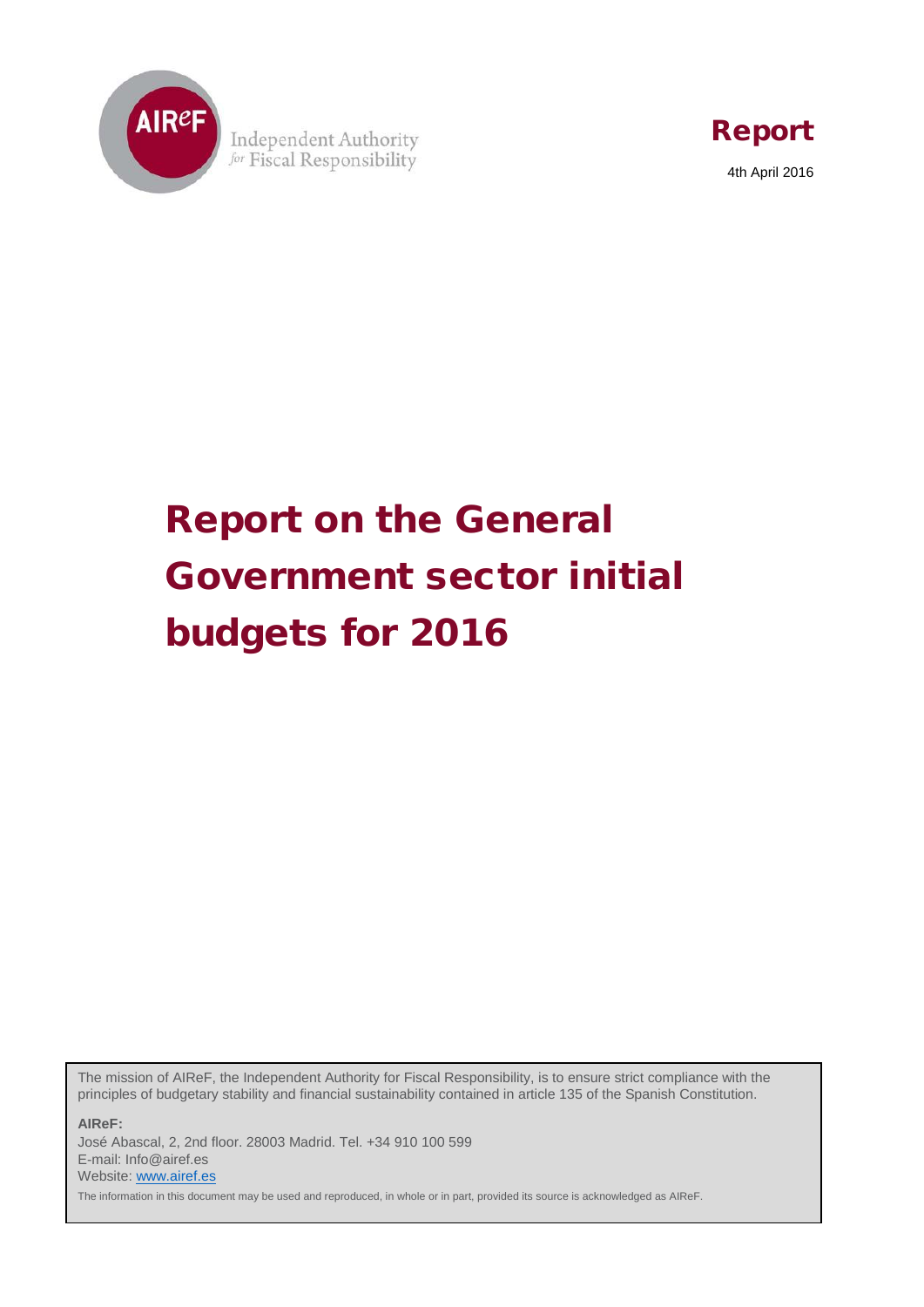

## Executive summary

This report makes an assessment of the General Government sector initial budgets with the inclusion of the new information that has been made available since the Independent Authority for Fiscal Responsibility (AIReF) prepared its earlier reports on the General Government sector 2016 draft budgets and main lines for the different subsectors. Those reports were published between September and November 2015 in a calendar that was conditioned by the timing of the elections held at different levels of government in Spain.

The information now available on the approved budgets confirms the conclusions of AIReF's reports on the draft budgets and main budget lines and the heightened risk there is now of non-compliance with the 2016 stability target as a consequence of the now confirmed deviation from the targets in 2015. Moreover, the data on Local Corporations (LCs) seem to point to a likely reduction in the surplus recorded in recent years. This lower surplus had already been detected in the assessment made of the main budgetary lines.

In this context, any margin that might be generated in the Local Corporations subsector and to a lesser extent in the Central Government subsector would still be clearly insufficient to offset the considerable deviation that will certainly be recorded in the Social Security Funds (SSF) and the highly likely —albeit more moderate deviation expected in the Autonomous Regions (ARs).

Compliance in 2016 with the -2.8% of GDP stability target set for the General Government sector as a whole is very demanding. It will be difficult to achieve because as graph A1 below shows, compliance with the target would require a correction of 2.4 percentage points of GDP (around 2% if non recurring items are excluded) to be made. A reduction of this size is not supported either by the approved budgets or by the information on available measures to date.

The correction of around one percentage point that AIReF is forecasting would stem almost entirely from the effects of the cyclical upswing in the economy and the impact of lower interest rates on government accounts. Almost the entire deficit of the General Government sector as a whole in  $2016$  -estimated at around 4 percentage points— is recorded in the Central Government and Social Security Funds subsectors. The aggregate deficit of the subnational subsectors (ARs and LCs) is very small.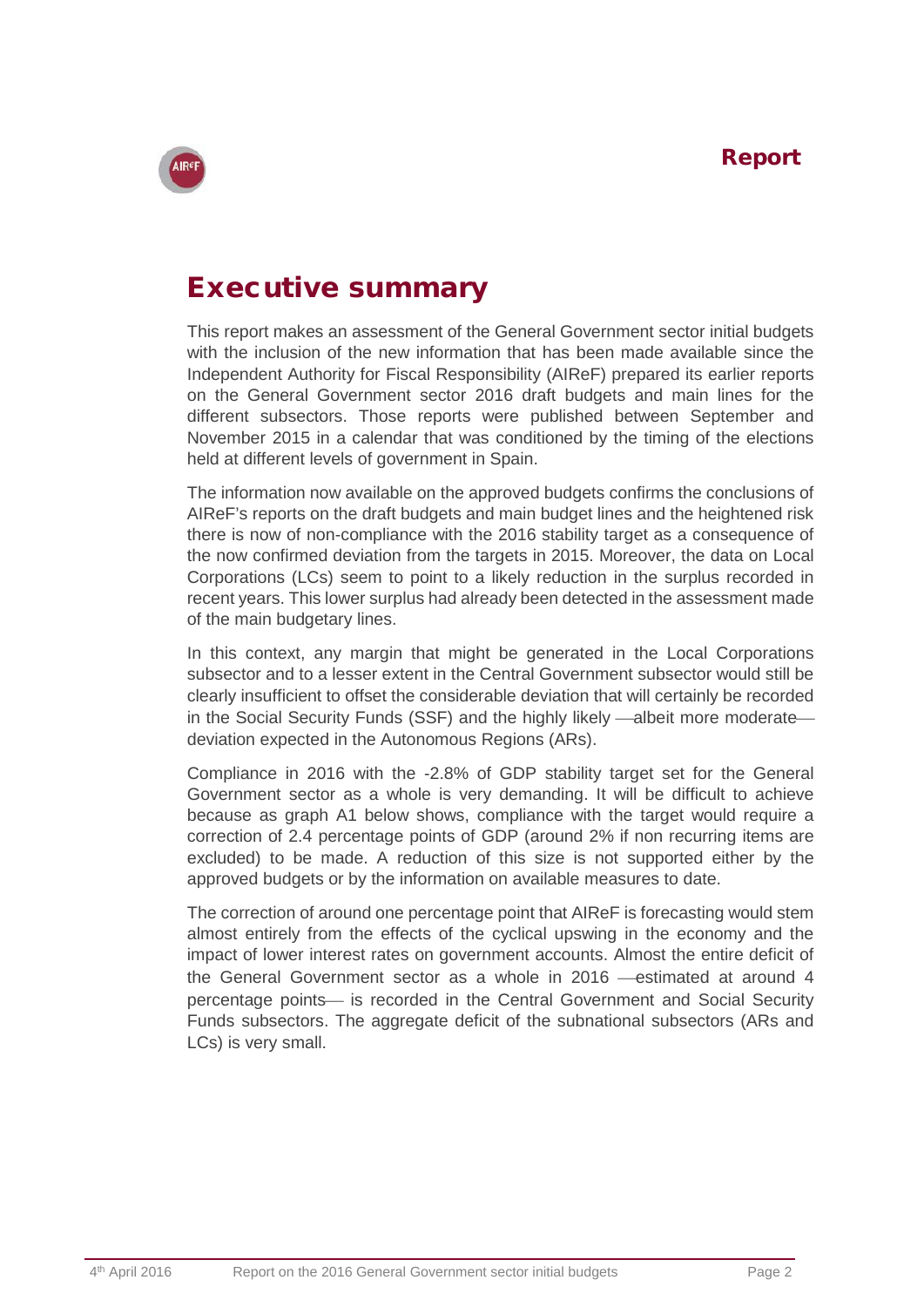AIRe

#### **GRAPH A. NET LENDING/BORROWING (% GDP)**

#### **A.1 General Government**





 **A.4 Autonomous Regions A.5 Local governments**











**Source:** INE, MINHAP, IGAE, SGB and AIReF forecast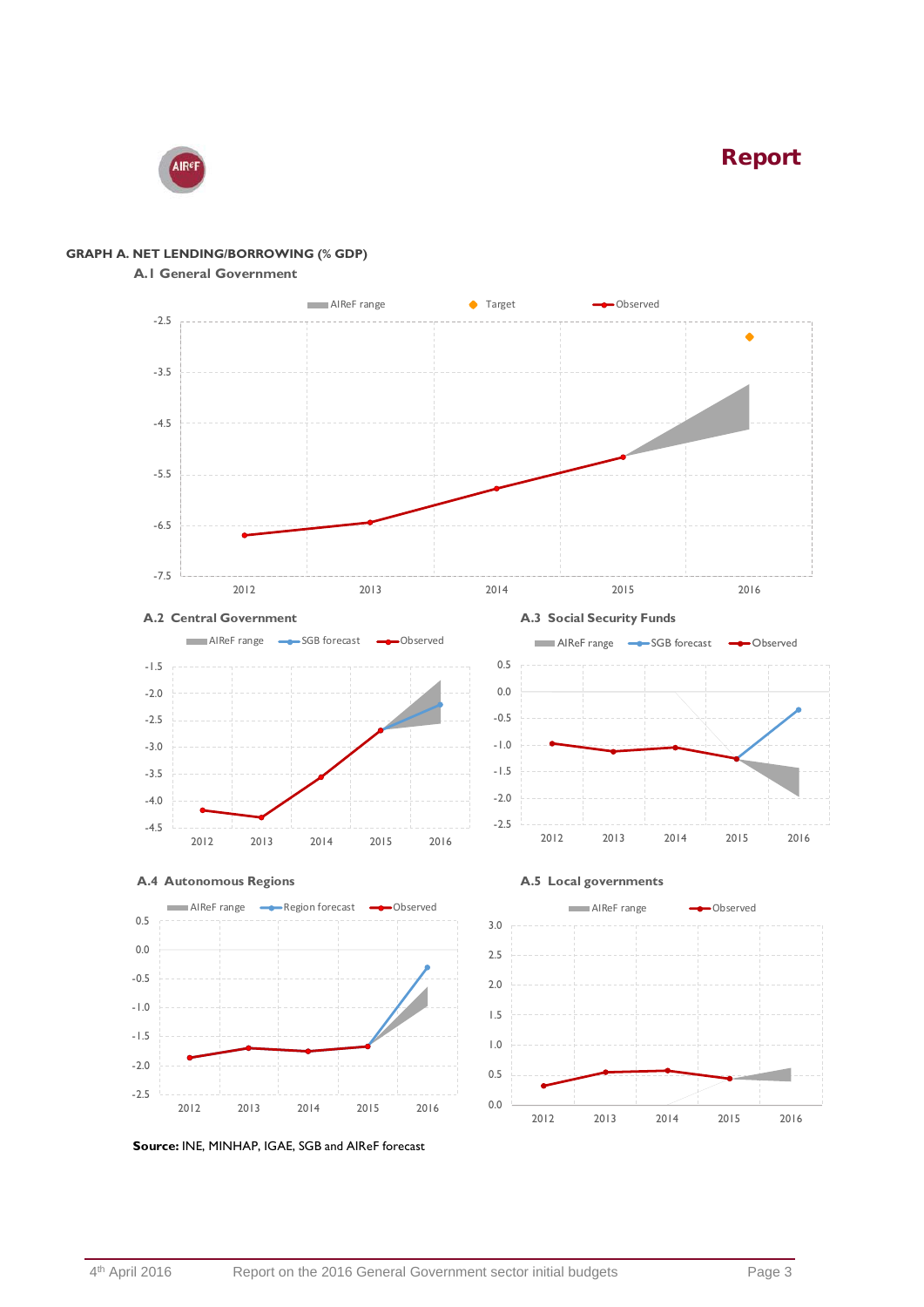

More specifically, the situation broken down by subsectors in the General Government sector in Spain is as follows:

The Central Government has to reduce its deficit by 0.5% of GDP in order to reach the -2.2% target. AIReF is of the view that the Central Government budget will allow it to comply with the budget stability target (see graph A2) on the back of the positive development of tax revenue, lower expenditure on government debt servicing and the possible incorporation of the surplus recorded by autonomous entities in recent years. Nevertheless, compliance with the expenditure rule requires it to achieve a lower deficit than the target set. This requirement is essentially linked to the need to offset in 2015 and 2016 the substantial impact of loss of revenue because of the tax reform. The fact that even with this circumstance the Central Government is still managing to meet its stability targets reflects how undemanding the target is, together with the expenditure restraint policy it has been implementing.

The Social Security Funds have to reduce their deficit by 1% of GDP in order to be able to comply with the -0.3% deficit target set for 2016. With the confirmation of a substantial deviation in 2015 (seven tenths of a percentage point of GDP) and the unrealistic forecasts for revenues from social contributions in the 2016 budget, AIReF has reached the conclusion that the Social Security Funds will fail to comply with the budget stability target this year as shown in graph A3. It is highly likely that the deviation will be much larger than the deviation from target recorded the previous year as a consequence of the cutback in the transfer the State Public Employment Service (SEPE) receives from the State because of the reduction in actual expenditure on unemployment benefits and the lower yields generated by the Social Security Reserve Fund.

The Autonomous Regions will have to cut their deficit by 1.4% of GDP in order to comply with the stability target. According to their budgets, half of this reduction would come from the increase compared to the previous year of the resources linked to the regional financing system (0.7% of GDP). Another two tenths of a percentage point of GDP would come from the non-recurrence in 2016 of the expenditure in 2015 on certain investments, legal rulings and part of the initial cost of the hepatitis C treatment. Compliance with the expenditure rule, nevertheless, would demand an additional reduction of around 0.3%, insofar as in some Autonomous Regions the deficit that would have to be attained for compliance with this rule is lower than the stability target that has been set. The approved revenue and expenditure budget scenario in general terms does not fully —or only partially— takes on board the deviation incurred in 2015. This fact, added to the absence of any significant measures except in Balearic Isles and Aragón, makes compliance in 2016 with the budget stability target unlikely in this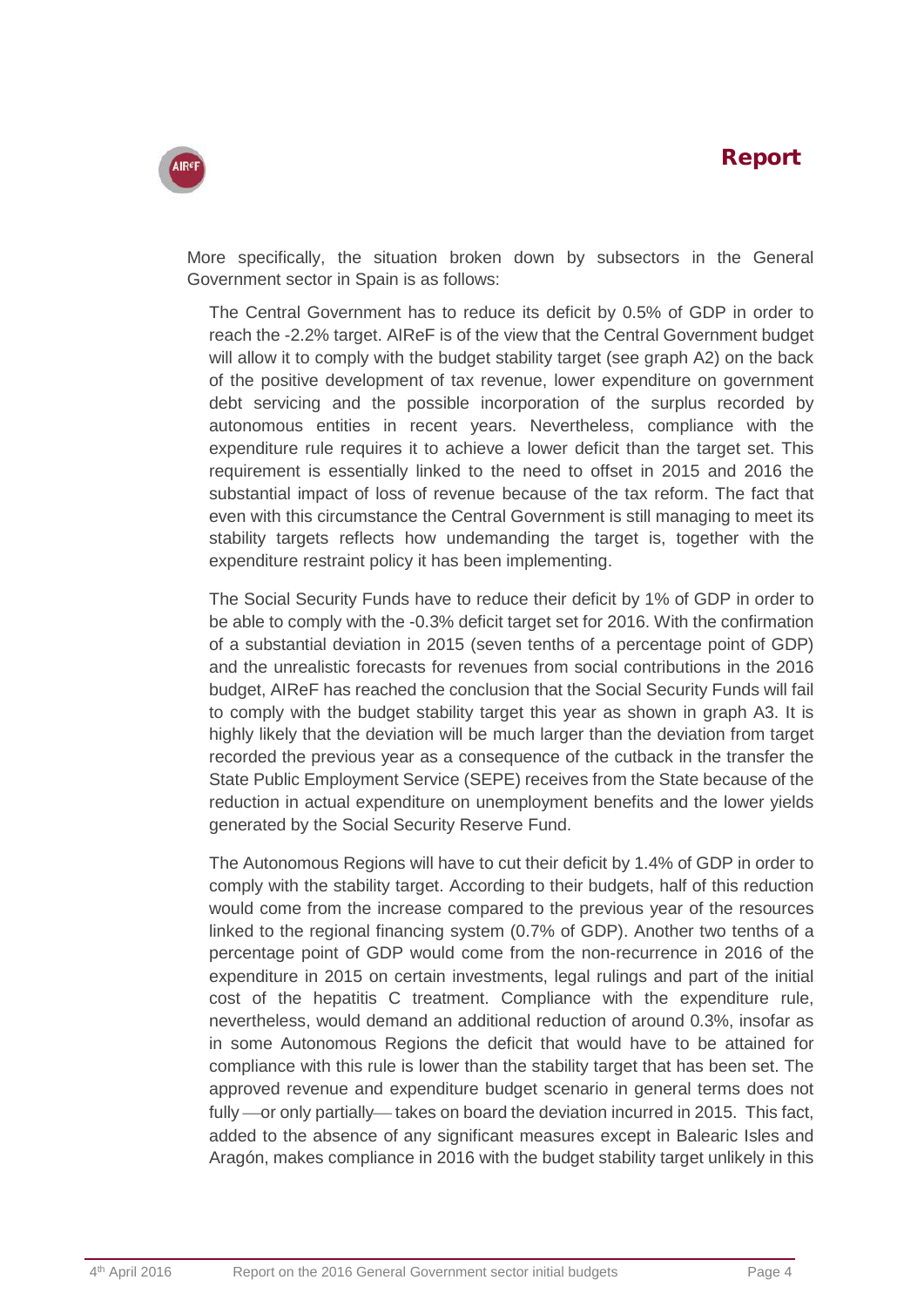AIRe

subsector although the existing gap to the target could be closed significantly (see graph A4).

The 2015 year-end data and the new information furnished by the Autonomous Regions do not alter AIReF's risk appraisal made in its report on the draft budgets and main budget lines but it does affect how the risk is graded in each one of the regions. With the data available at present, there are only six regions (Andalusia, Canary Isles, Galicia, Asturias, La Rioja and Basque Country) for which AIReF assesses compliance with the budget stability target as likely. In two regions  $-$ Navarra and Balearic Isles $-$  the risk of non-compliance is moderate. Cantabria, Castilla y León, Castilla-La Mancha and Madrid all show a high risk of not attaining the target. Lastly, AIReF deems there to be a very high risk of noncompliance in the following regions: Catalonia, Extremadura, Murcia, Valencia, and Aragón.

Nevertheless, it can be seen that almost without any new significant deficit correction measures, the 1% deviation from the 2015 stability target has been halved and fewer Autonomous Regions will miss the target. This highlights that the stability target set for the Autonomous Regions in 2015 was particularly demanding, when taking into account the resources from the financing system they could receive.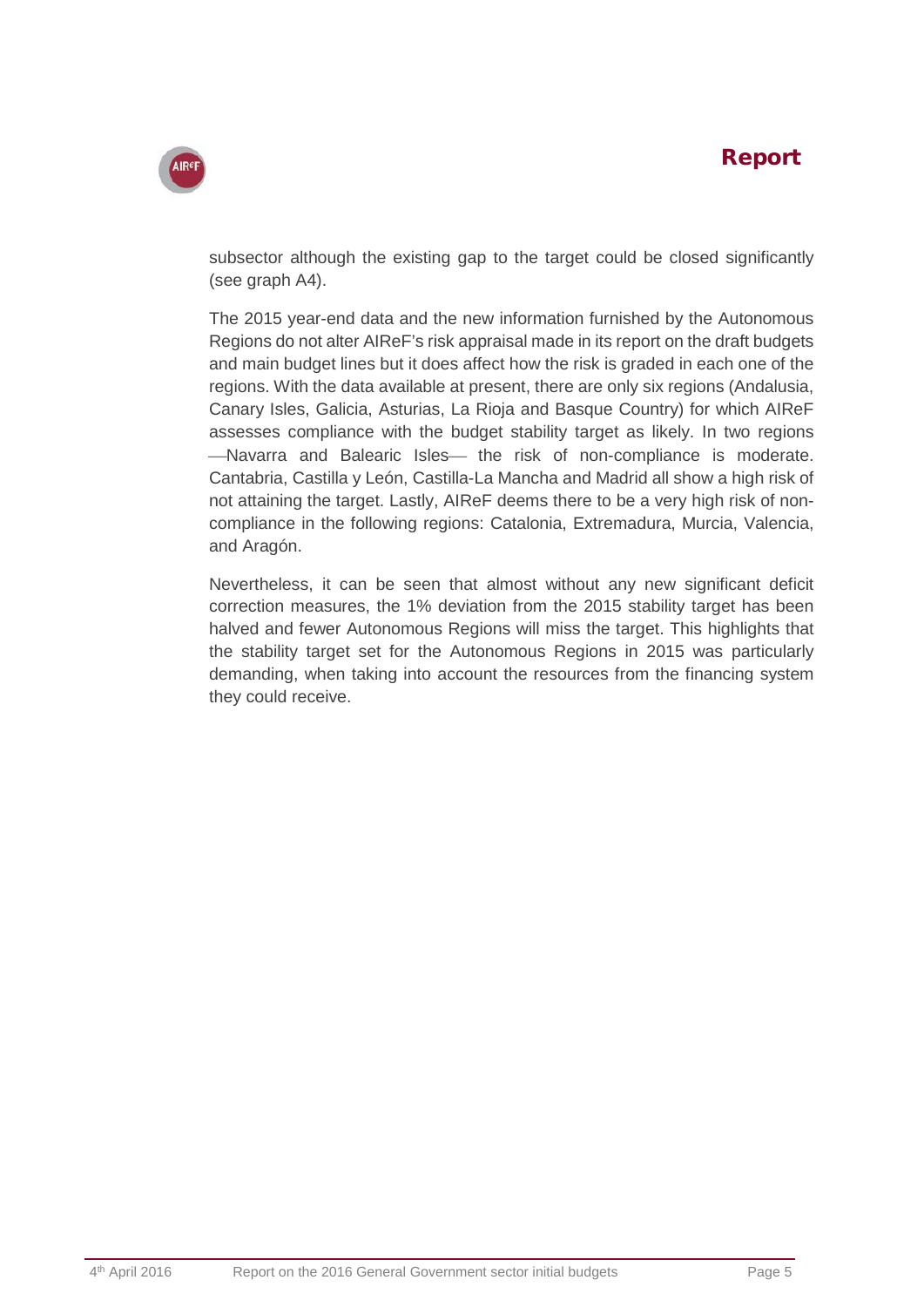

#### **TABLE A: AUTONOMOUS REGIONS**

**COMPARATIVE TABLE OF THE ASSESSMENT OF RISK FOR COMPLIANCE WITH THE 2016 BUDGET STABILITY TARGET IN THE AUTONOMOUS REGIONS**

| <b>Autonomous Regions</b>       | AIReF 2016 year-end forecasts                                            |                                 |         |
|---------------------------------|--------------------------------------------------------------------------|---------------------------------|---------|
|                                 | <b>Assessment of</b><br>compliance with stability<br>target $(-0.3%GDP)$ | <b>Net</b><br>lending/borrowing |         |
|                                 |                                                                          | Lower                           | Higher  |
| <b>Andalusia</b>                | Likely compliance                                                        | $-0.6%$                         | $-0.2%$ |
| Aragó                           | Very high risk                                                           | $-1.2%$                         | $-0.8%$ |
| <b>Asturias</b>                 | Likely compliance                                                        | $-0.5%$                         | $-0.2%$ |
| <b>Balearic Isles</b>           | Moderate risk                                                            | $-0.7%$                         | $-0.4%$ |
| <b>Canary Isles</b>             | Likely compliance                                                        | $-0.1%$                         | 0.2%    |
| Cantabria                       | High risk                                                                | $-0.8\%$                        | $-0.5%$ |
| Castilla y Leó                  | High risk                                                                | $-0.9\%$                        | $-0.6%$ |
| Castilla-La Mancha              | <b>High risk</b>                                                         | $-1.1%$                         | $-0.7%$ |
| <b>Catalonia</b>                | Very high risk                                                           | $-1.5%$                         | $-1.0%$ |
| <b>Extremadura</b>              | Very high risk                                                           | $-1.5%$                         | $-1.0%$ |
| <b>Galicia</b>                  | Likely compliance                                                        | $-0.4%$                         | 0.0%    |
| <b>Madrid</b>                   | High risk                                                                | $-0.9%$                         | $-0.7%$ |
| <b>Murcia</b>                   | Very high risk                                                           | $-1.5%$                         | $-1.2%$ |
| <b>Navarra</b>                  | Moderate risk                                                            | $-0.7%$                         | $-0.4%$ |
| <b>Basque Country</b>           | Likely compliance                                                        | $-0.5%$                         | $-0.2%$ |
| La Rioja                        | Likely compliance                                                        | $-0.6%$                         | $-0.2%$ |
| Valencia                        | Likely compliance                                                        | $-1.7%$                         | $-1.3%$ |
| <b>Total Autonomous Regions</b> | <b>Unlikely</b>                                                          | $-1.0%$                         | $-0.6%$ |

The Local Corporations will comfortably achieve the balanced budget target given that compliance with the expenditure rule means that the subsector as a whole will have to achieve a surplus similar to the figure recorded in the last three years. The information sent by the Central Information Bureau in the Ministry of Finance and Public Administrations (MINHAP) does not allow this margin to be quantified. Nevertheless, AIReF flags the risk of a reduction in the surplus the subsector due to a number of reasons, including the greater flexibility MINHAP has been allowing in the application of the expenditure rule at the level of each corporation as far as the information requirements and determination of the level of initial expenditure are concerned.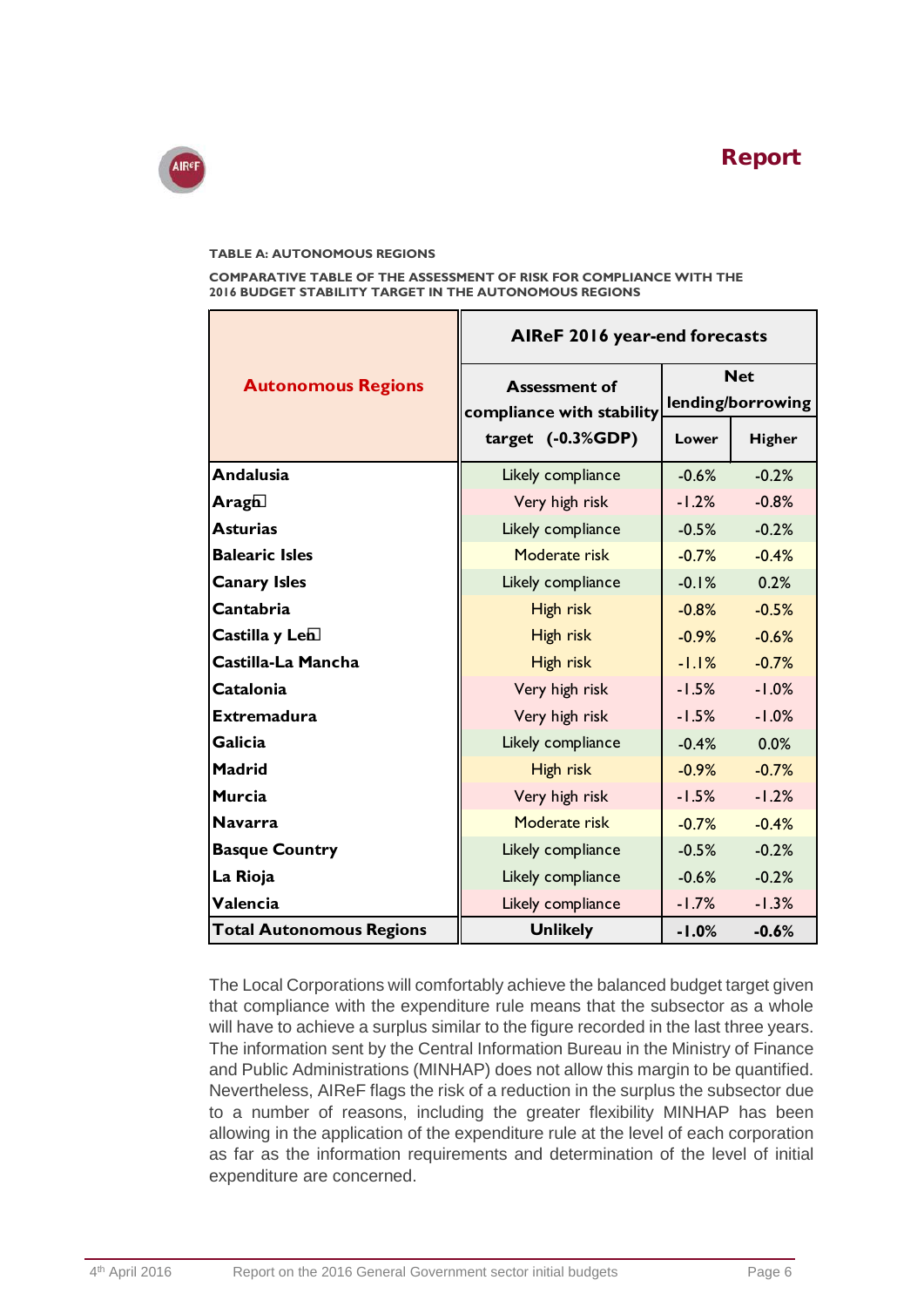

The individual analysis of the 16 largest local governments confirms the trend observed in the subsector of compliance with the stability target in 2016 although the margin by which they will outperform the target tends to be lower than before. As far as compliance with the expenditure rule is concerned, it was not possible for AIReF to make its assessment on the following local governments: Alicante, Córdoba, Gijón, Murcia, Palma de Mallorca and Las Palmas de Gran Canaria, as not all the information requested by AIReF was supplied. There is evidence of a risk of non-compliance with this rule in Bilbao, Madrid, Valencia, Valladolid and Zaragoza local governments. As far as the debt ceiling is concerned, only Zaragoza city council will not be able to arrange any new borrowing in 2016 because its debt to consolidated current revenue ratio is higher than 110%.

For this subsector, which in general terms has a balanced budget or budget surplus, the most relevant analysis is the analysis of its debt level.





Source: Data supplied by the local governments, Banco de España SGCAL and AIReF estimates

When appraising these conclusions, it is important to bear in mind that this asymmetrical situation of the different subsectors in the General Government sector is the consequence of many factors, among which the efficient and responsible government management, as well as the commitment to budget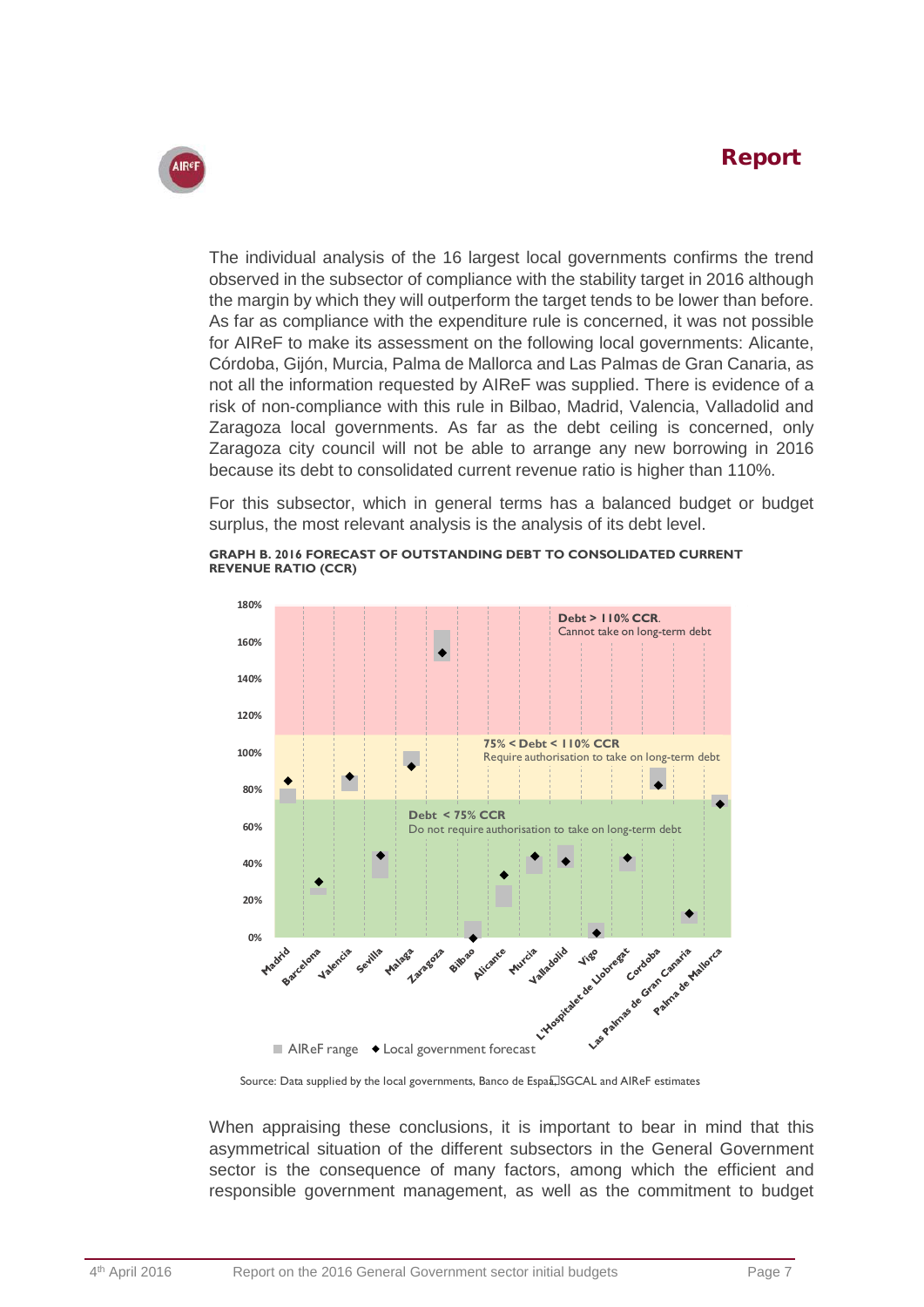

stability, are key but not the only ones. The feasibility of attaining the set targets, the sensitivity of revenue and expenditure to the economic cycle and the sufficiency and adequacy of the financing systems in relation to the competences over expenditure of the different General Government subsectors have are also factors that undoubtedly have to be taken into account. Focusing the debate solely on the confirmation of their compliance or non-compliance with the stability targets would be a simplification when attempting to identify solutions. It would be a way of treating the symptoms instead of the underlying causes of the problem.

One good example of this could be the existing antagonism between the situation of the Local Corporations and the Social Security Funds subsectors. The LCs overall are a very financially healthy subsector. The role assigned to each local government internal audit service by stability legislation has made a key contribution to that financial health. However, from the standpoint of feasibility of achievement of the targets, an important point the LCs have in their favour is their substantial capacity for raising taxation revenue through local taxes that are very stable over time. Some of them even have considerable revenue collection potential like the local property tax *Impuesto sobre Bienes Inmuebles* (IBI). In addition to this tax revenue and other sources of revenue such as municipal rates and public prices, the Local Corporations also receive transfers from the State for their participation in State taxes amounting to just over 20% of their non-financial revenue (€17 billion). In recent years the Local Corporations have been recording a surplus of around 0.5% of GDP, a substantial part of which is earmarked for the acquisition of financial assets given the reduced level of debt in this subsector. Evidence of this practice can be seen in the latest 2015 year-end information from Banco de España, according to which the deposits set up by the LCs during 2015 increased by an amount equivalent to almost 32% of the surplus obtained.

The position of the Social Security Funds is quite different when it comes to the feasibility of it attaining its targets because Social Security expenditure by its very nature depends to a great extent on demographic factors and changing their impact would require consensus and a time lag for their full implementation. Current revenue is highly conditional on the levels of employment and wages but in addition to that, the majority of social contributions impinge upon the labour costs of companies. These characteristics in both cases make it difficult for the subsector to adopt any short-term fixes.

AIReF, moreover, believes that in a context like the present one, with deficit targets that are still very demanding in some subsectors, the consolidation of surpluses is not sustainable and may generate perverse effects in the composition of government expenditure. In this regard, what AIReF has been recommending in several of its previous reports is the preparation of a comprehensive analysis of the funding system of the different subsectors in the General Government sector so that the system can be aligned with the level of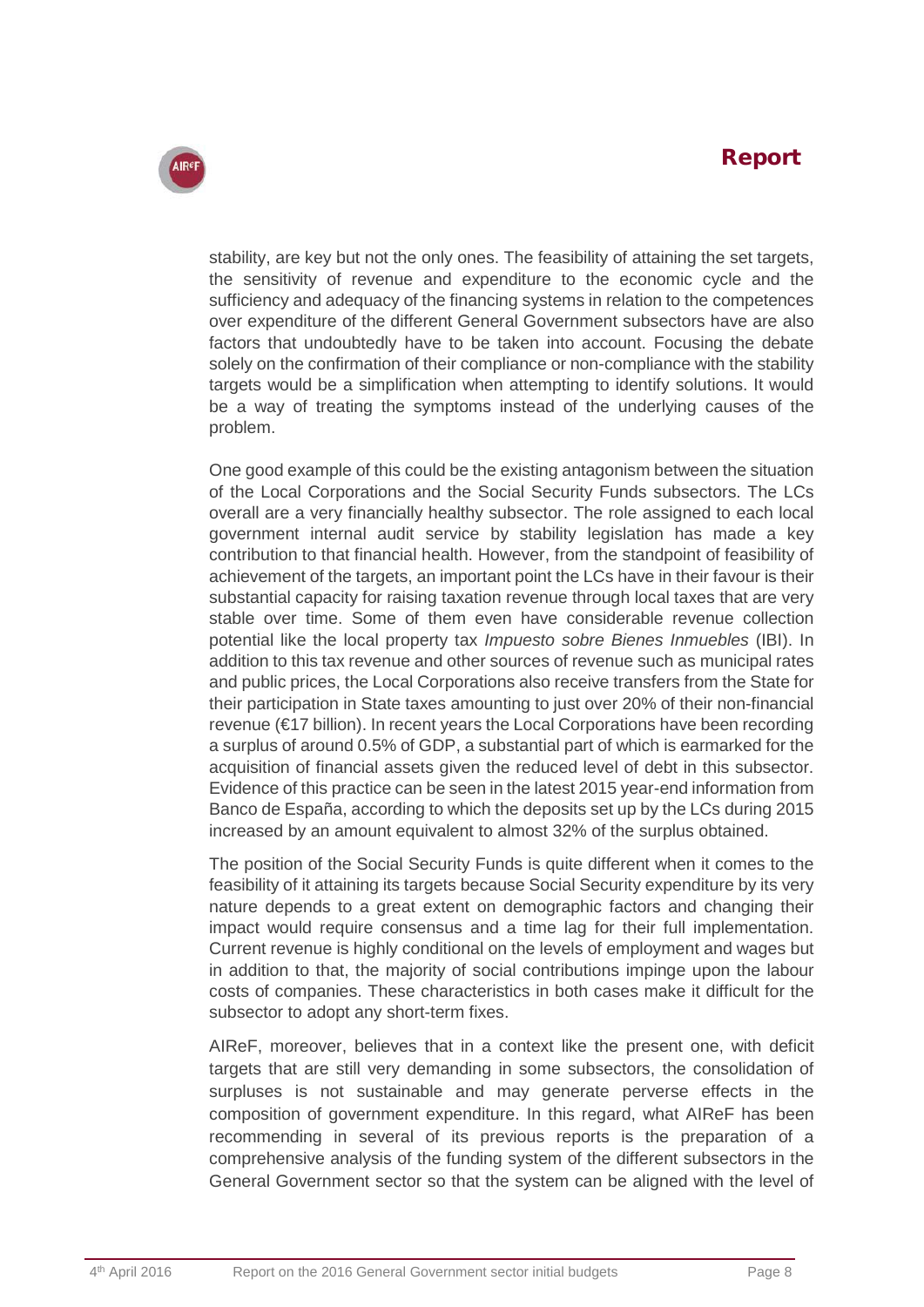

expenditure in each subsector, as evaluated in terms of efficiency and in accordance with the powers over expenditure actually exercised by the subsectors. AIReF has also highlighted two further points to be incorporated into this analysis: how much capacity each subsector has to take actions that can impact their own revenue, and their compliance with the expenditure rule regulated in the LOEPSF.

Notwithstanding the above, AIReF believes that there is an urgent need for fiscal consolidation measures to be adopted that will allow further progress to be made with the government deficit reduction path. The ultimate aim is to guarantee the financial sustainability of public sector provision of goods and services. A key role in this process is played by the strict application of the expenditure rule, which should be taken into account when setting the budget stability target in accordance with the LOEPSF.

AIReF makes a number of recommendations in this framework, some of which were already put forward in previous reports. They include the following actions:

- 1. Conduct a joint review of the financing systems of the different subsectors in the General Government sector by analysing in depth their expenditure needs and avoiding the incremental bias or bias towards keeping the status quo as an initial approach that has been a feature of the previous reforms of the funding systems for territorial administrations in Spain. The special situation the Social Security Funds are in requires priority to be given to an analysis of its short and medium term position in the framework of the Toledo Pact Commission.
- 2. Clarify and simplify the applicable fiscal framework insofar as the monitoring and control mechanisms that have been developed over time linked to the extraordinary financing mechanisms may overlap with the correction measures envisaged in the LOEPSF.
- 3. Develop normatively the application of the expenditure rule, setting criteria, procedures for information exchanges and a common estimation methodology that can be used by the different subsectors.

Furthermore, AIReF advocates the use of the mechanisms envisaged in the LOEPSF to prevent and correct cases of non-compliance with the fiscal rules, given that these are the mechanisms with the transparency guarantees provided for in the law itself. Nevertheless, with the aim of anticipating the presentation of measures by the Autonomous Regions and even though they may be subsequently included in the EFPs to be submitted to the Fiscal and Financial Policy Council (*Consejo de Política Fiscal y Financiera*) AIReF believes that the content of the adjustment plans associated with the FLA 2016 should be made explicitly known as soon as possible. That would mean, as an exception for this